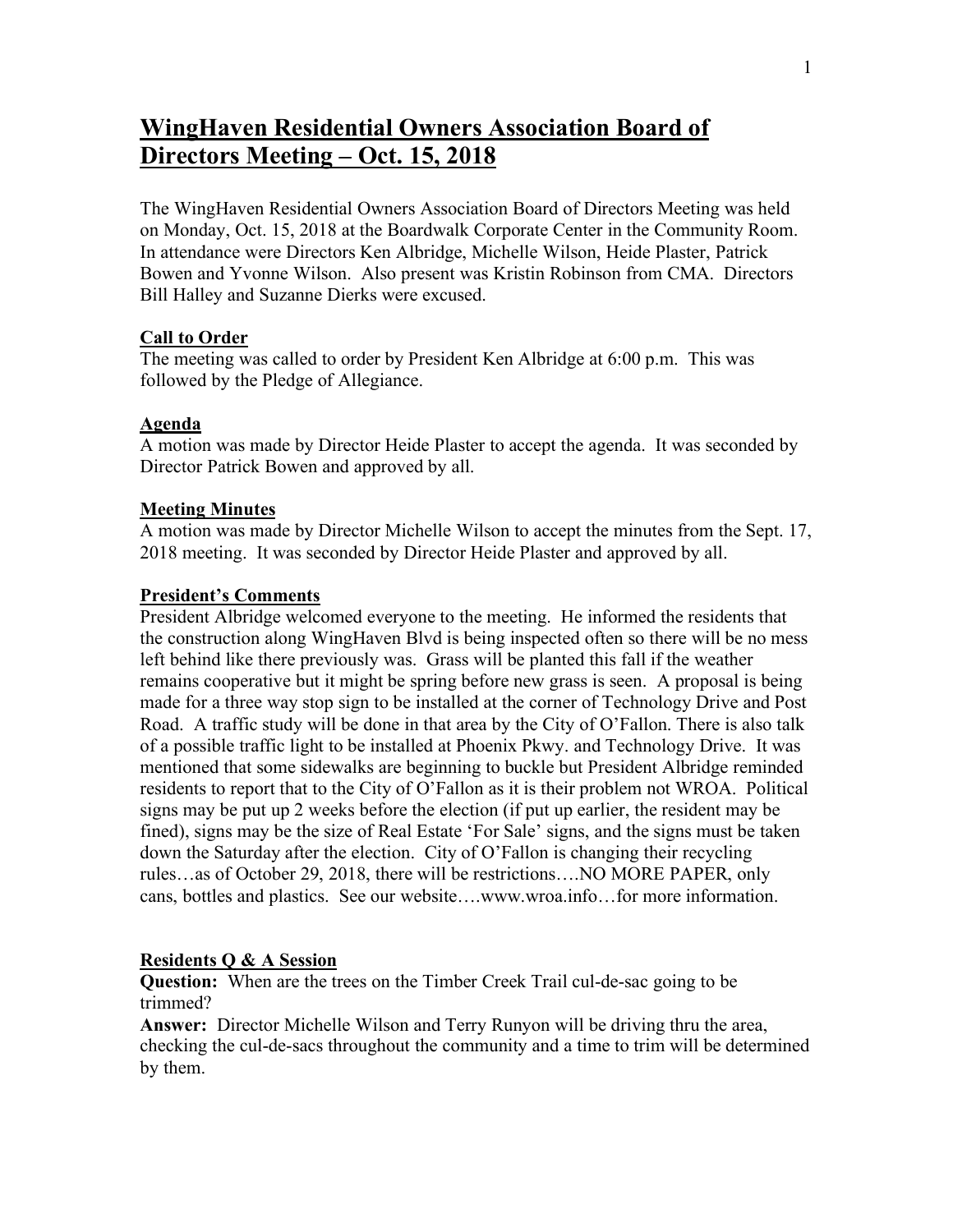**Question:** Last month, questions came up about the fountain at the Boardwalk Center and also the Splash Pad near Boardwalk Springs Place and Misty Mountain. **Answer:** Voting Member Megan Swift gave an update…she talked to Master Assn. and the fountain's motor has burnt up. Master Association purchased a new motor for the fountain but they will have to consult with the businesses to see who will pay for installation and maintenance. The Splash pad fountains need new gaskets…they were ordered and the Master Assn. maintenance person will fix when the irrigation system is turned on next year.

**Treasurer's Report** – Director Bowen gave the treasurer's report. We continue to look forward to a good 2018 for WingHaven. As always, any questions can be emailed to Director Bowen. His email can be found on the WingHaven website at www.wroa.info

## **Committee Reports**

**WingHaven Events –**Director Michelle Wilson said the Oct. 6 concert that was cancelled due to weather will be rescheduled for the spring of 2019. On Oct. 20, Trunk or Treat will be held at the Midwest Bank Center beginning at 12:30 p.m. On Dec. 2, the annual Gingerbread Soiree will be held at the WingHaven Country Club from 2:00 to 5 p.m. Information for signing up to build a Gingerbread House will be on our web site at www.wroa.info next week. Deadline for signing up is Nov. 17, 2018. Great event for kids!! Volunteers are still needed.

**Architectural –** there was one request and it was approved by the committee.

**Grounds –** no report

**Beautification** – no report

#### **Neighborhood Watch Report** – no report

#### **Management Report**

Sixty-five violation letters were sent out. Eighty four residents are with the attorney. Thirty-one reservations have been made for the use of the Pavilion. Total prior years' fees that have been collected since last month are \$121.25. Voting member, Cheryl Held, asked if the graffiti on 'trail signs' at Kingsgate and Summerstone has been removed and CMA replied that they will check into it. New resident, Kathy Miller, asked if the one way signs on the alley ways of Boardwalk Meadows are enforceable as she notices many people going the wrong way. President Albridge said he's not sure who put them up but there is no way to enforce alley way signs. The monument repair at Falcon Hill and WingHaven Blvd. should be done by the end of fall. Resident contacted CMA regarding the large flags (U.S flag, state flag and WingHaven flag), said they were shredding and need to be replaced. Was told to contact Travis at Master Association.

#### **Unfinished Business** – none

**New Business** – none